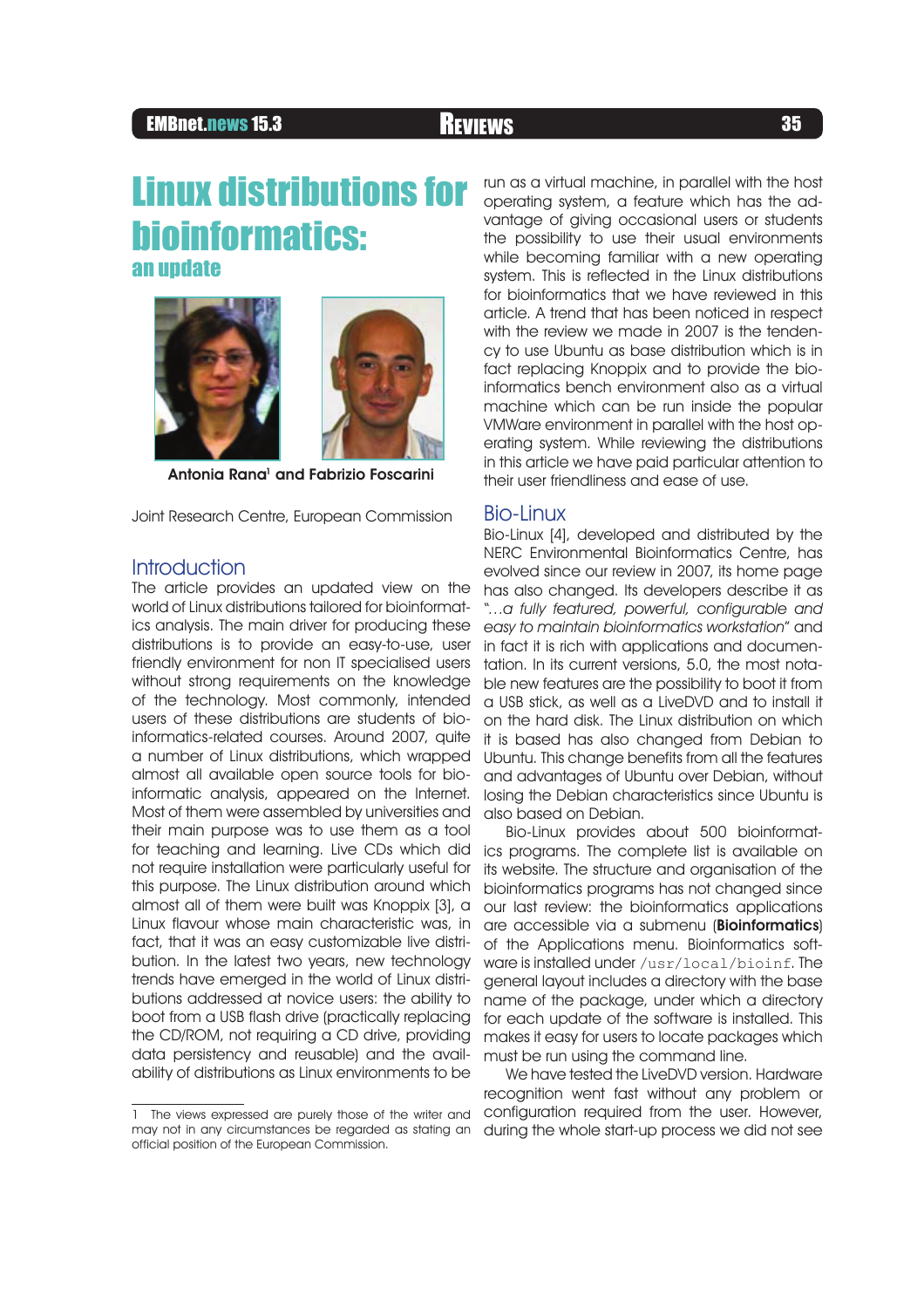any information about what the system is doing, we are only shown a progress bar. This can make you feel somehow uncomfortable until the whole process ends: if you use it on a PC where you have data, you want to see what is happening, make sure that the start-up process is progressing, etc.

Once started the system is fast, compatible with the need to access the DVD media when running a new program. Support for the most popular LAN, wireless and bluetooth drivers are provided. The start screen displays the icons: Getting started which illustrates the system, **Bioinformatics docs** for easy access to the Bio-Linux bioinformatics documentation system, NEBC Homepage, Install and Sample data. They are very useful to become familiar with the system and how to use it. The Install facility is also conveniently located on the desktop for easy installation on the hard drive. This is a characteristics shared also by all the other distributions which are based on Ubuntu. The security of the system is guaranteed by the installation of a personal firewall (iptables) and ssh for secure remote login.

Bio-Linux has a very rich suite of bioinformatics programs, but what is also very important is that it provides very extensive documentation on the bioinformatics software as well as on the system itself, how to install new packages, how to update it, how to install a bootable USB stick, etc. Its website is also very informative with a lot of useful information.



Download: http://nebc.nox.ac.uk/tools/bio-linux/ bl download

# BioBrew and NPACI Rocks with BioRoll

The BioBrew (http://biobrew.bioinformatics.org/) distribution has not been upgraded since our last review (version 4.1.3). In fact, already in 2007 the NPACI Rocks cluster distribution with its optional BioRoll package which contains bioinformatics software looked like a candidate to its replacement. NPACI Rocks is a Linux distribution tailored for clusters and was the operating system underlying BioBrew. The main feature that distinguished BioBrew from all the other distributions was that it provided "off-the-shelf" cluster functionality. Currently, this capability can be implemented using NPACI Rocks (current version 5.2) and installing on top of it, its optional package called BioRoll which comprises a large set of bioinformatics tools.

Download: www.rocksclusters.org

#### **DNALinux**

DNALinux [5] is the distribution among those reviewed in 2007 that has, more than the others, radically changed. The most notable is that it is no longer distributed as a LiveCD/DVD but only as a virtual machine that can be run inside the VMware player on a Windows OS. The virtual machine bundles together the operating system and the bioinformatics application. Similarly to a live distribution, a virtual machine does not require installation on a dedicated computer and in addition, it can be run in parallel with the host operating system, so you can continue using your PC while running your bioinformatics application in DNALinux.

This approach shares with the live CD approach the advantage that users don't need to modify existing installations, it also shares its main disadvantage: the relative low speed of loading applications, in addition running a virtual machine implies higher memory usage.

Another difference from the DNALinux version reviewed in 2007, which was a live CD, is the Linux distribution it is based on. Slax has been replaced with Xubuntu, the light version of the popular Ubuntu linux distribution. Its authors motivate the choice of Xubuntu over Ubuntu as the first is faster thanks to the lighter desktop environment it uses.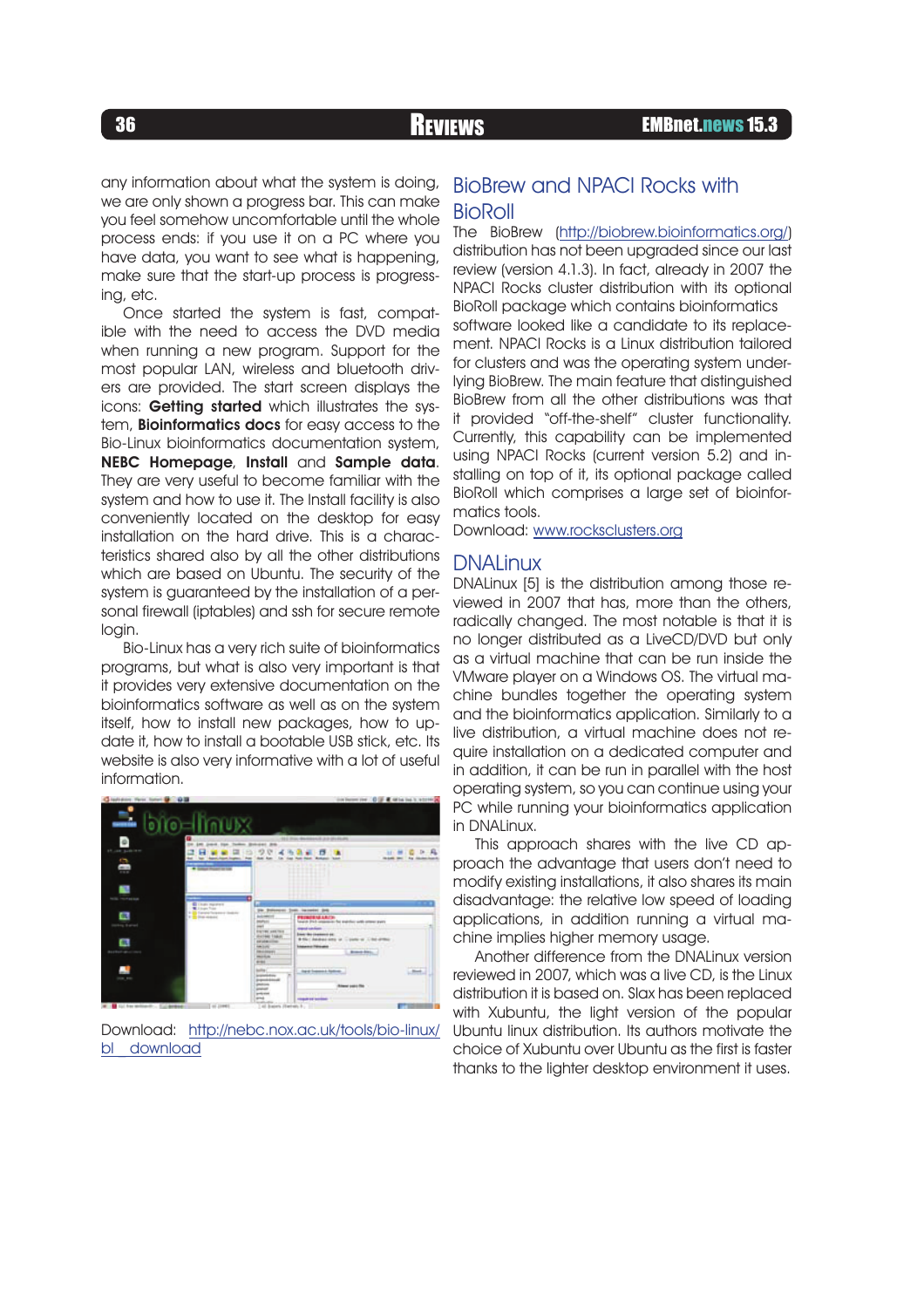# EMBnet.news 15.3 **REVIEWS 27** Reviews **37**

The latest version of DNALinux is also included in the book Python for Bioinformatics<sup>2</sup>, for this reason it is also called DNALinux Virtual Desktop Py4Bio.

DNALinux provides a large number of preinstalled bioinformatics software, the complete list is available at http://www.dnalinux.com/installedsoftware.html. However we have not found a menu or easy access indications for them. Some of the packages are located in the home directory of the user that is logged into the virtual machine. Some of the tools with a graphical user interface are available under the Science or **Education** menus.

DNALinux can be downloaded only using the bit torrent protocol. This can result in longer download times and may be not an optimal solutions for environments in which bit torrent traffic is blocked.



Download: http://www.dnalinux.com/

### Open Discovery

OpenDiscovery is a new Linux distributions for bioinformatics which was not available at the time of our first review. According to its authors [6], besides providing the usual bioinformatics software (e.g. sequence analysis), OpenDiscovery has been developed with the capability to perform complex tasks like molecular modelling, docking and molecular dynamics. Like Bio-Linux, OpenDiscovery is capable of booting from USB flash drives, live DVD and can be installed on hard disk. Unlike most of the "updated" bioinformatics distributions which seem to prefer Ubuntu over knoppix, the choice which was popular in 2007, OpenDiscovery has chosen Fedora as its base distribution. Open Discovery integrates a

comprehensive range of bioinformatics software. The complete list is available on its homepage.

We tested the live version of OpenDiscovery and, again with a look at user friendliness, we have noted that the startup process is very straightforward although, as for Bio-Linux, seeing only a progress bar instead of the usual list of Linux start-up operations makes us a little nervous when running a live CD. The startup is quick, though and at the end we have a Linux desktop which, without any problem, has started up our wireless network interface and plugged into the network.

The desktop is not rich: you will see the home icon, the classical **Computer** icon and the option to install the system on the hard drive. There is no Getting started information or shortcut to the bioinformatics application which would make it easier for novice users to become familiar with the environment. The security of the system is increased with the presence of common security tools such as: a personal firewall (iptables), and secure remote login (ssh). The firewall is configured to exclude any incoming connection.



Download: http://opendiscovery.org.in/

### **BioPuppy**

BioPuppy [7] is also a newly found Linux distribution for bioinformatics which is released still in beta version. It is based on a Linux distribution known as LinuxPuppy the main advantage of which is its compactness. It contains all the tools available in the basic LinuxPuppy plus bioinformatics tools.

As for the other distributions which have been updated or new in this review, according to [7] it can be run as a live CD, from a USB stick or installed on the hard disk. We downloaded the live CD version, however testing it was not possi-

<sup>2</sup> Sebastian Bassi, Python for Bioinformatics, Chapman & ble: the start-up process is not as straightforward Hall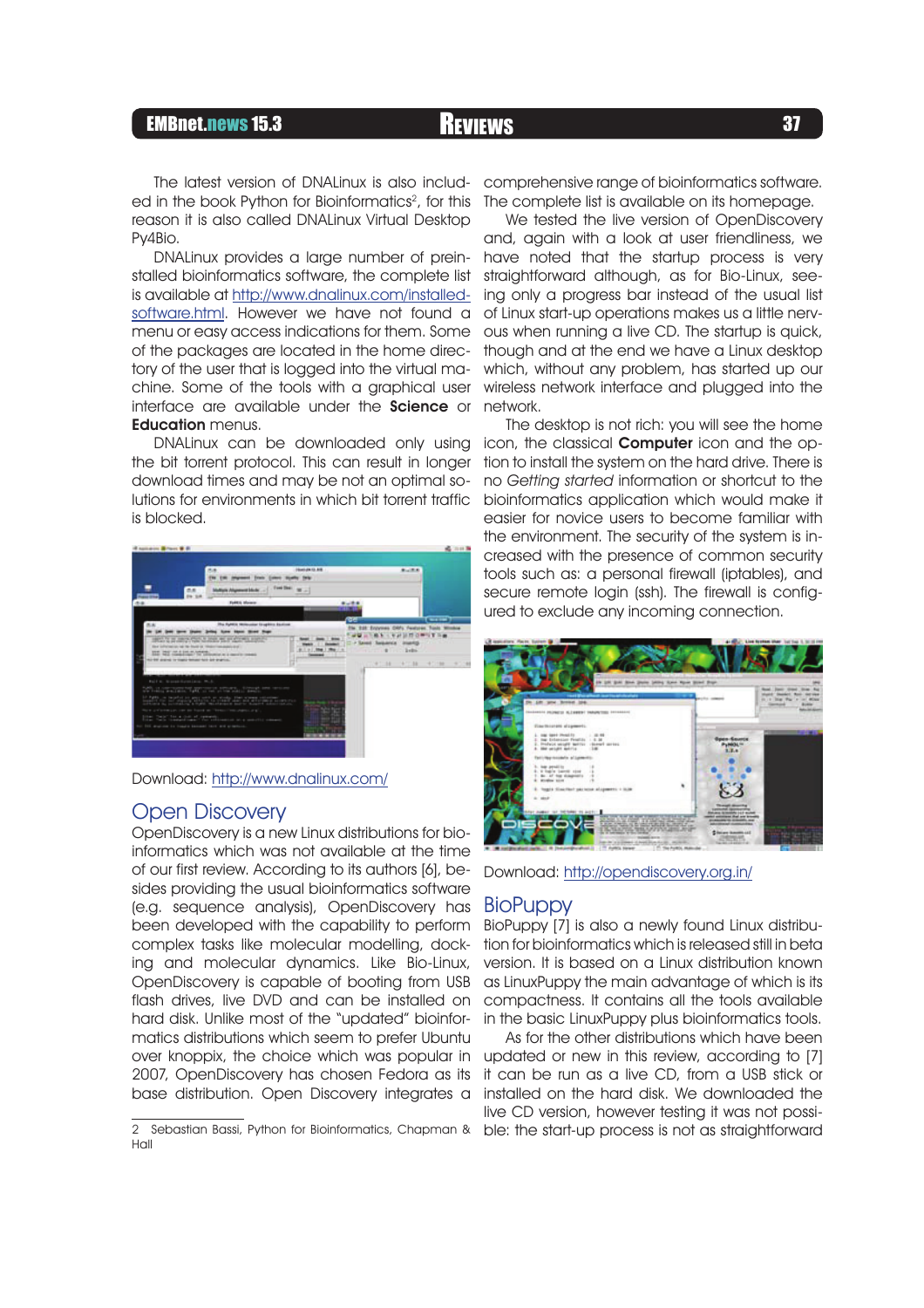# <sup>38</sup> REVIEWS EMBnet.news 15.3

as for the other distributions, hardware recognition requires the intervention of the user who is asked to provide information about the monitor for instance. The overall process was not successful. This test was done on a notebook, as different hardware might behave differently we also tested it on a netbook (Acer AspireOne with an USB CD drive) and on a desktop PC. The netbook gave the same result, while BioPuppy started on the desktop PC. The problem seems to be related to the fact that being a very small distribution the choice of drivers available is quite limited. However, BioPuppy comes with a personal firewall installed and has its own package manager to add/delete software (.pet packages). Although it is a very compact distribution, the most popular bioinformatics tools are included (e.g. EMBOSS, HMMER, Clustal-W, Clustal-X, blast, Garlix, Phylip).



Download: http://biopuppy.org

# BioSLAX

BioSLAX was just emerging when we did our first review. It is now available as a Live CD/Live DVD and bootable from a USB flash drive as well as, of course, for installation on a hard disk. It is released by the National University of Singapore and it is, in fact, an evolution of the APBioKnoppix and APBioKnoppix2 that we reviewed in 2007. BioSlax is rather different from the other two, though, being based on the SLAX linux distribution (a compressed Slackware flavour of the Linux Operating System).

According to its authors [8], SLAX was chosen over knoppix because knoppix was found not very easily expandable: in order to update an application or add a new one, a new remastering of the distribution was required. This made the distribution highly inflexible. On the other hand, SLAX works by overlaying "application modules" on top of the base Linux OS, thus making the dedicated bioinformatics distribution built on top of it, modular. Applications can be made into modules which can be inserted either dynamically or via a special folder in the BioSLAX USB/ DVD distribution.

The current version of BioSLAX is 7.5 and it is based on SLAX 6. It is available for download in four formats:

- Power Developer DVD: this is the full version with the complete suite of bioinformatics applications which includes also development tools (compilers and Linux kernel headers required for compilation of new applications). This comes as a Live DVD but it can be installed using the BioSLAX installer provided;
- BioSLAX for NUS LSM courses: This version is the full power developer version customized for students and teachers at the National University of Singapore; •
- BioSLAX for VMWare (LSM version): Again the same 7.5 version but created as a virtual machine for use within the virtualisation software VMWare; •
- BioSLAX with Taverna: In this case the standard 7.5 distribution includes Taverna for workflow management.

We had some problems in testing the LiveDVD version (the over 800MB ISO file is an ISO CD format and not a DVD and could not be burned). We were interested, on the other hand, to test the virtual machine version.

The startup of the virtual machine is quite fast and it is very handy if one has to use the tools sporadically to have your stardard PC environment underlying the virtual machine environment although one needs to get used to the keyboard keys combination to get in and out of the virtual machine.

The desktop presents three icons with links to cgi-bin, htdocs, home and system. Bioinformatics tools are easily found in the dedicated **BioSLAX** menu which is conveniently further organised into five submenus: Documentation, Console Apps, Desktop Apps, WebApps and BioSLAX Installer. Console Apps provides access to all the tools that are run on the command line (e.g. blast, clustalW, EMBOSS, phylip, primer3, etc), by clicking on one of the menu items in this section, a console window is opened with the PWD set to the directory of the launched application where the executable is located. Desktop Apps comprises all the applications which have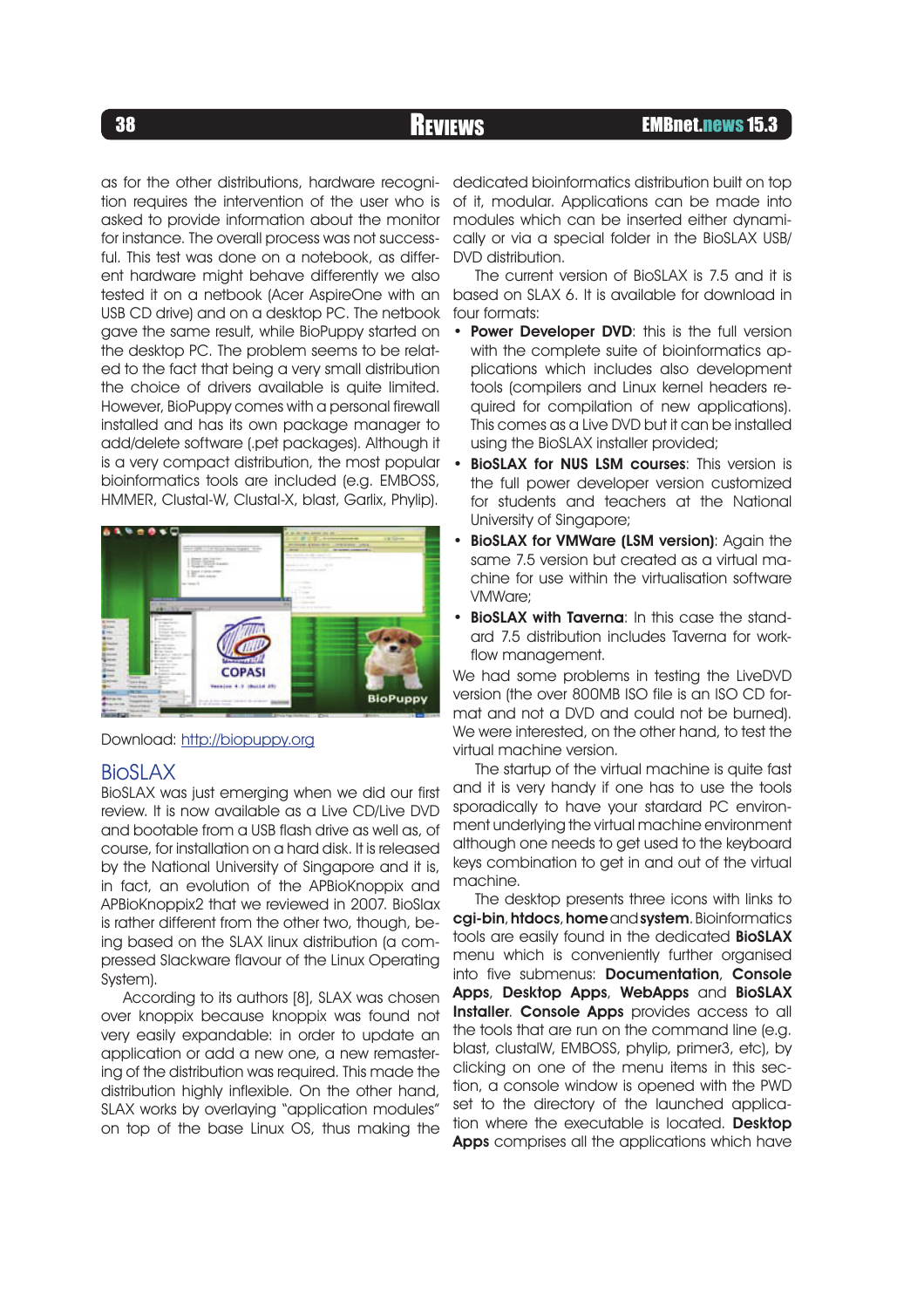# EMBnet.news 15.3 Reviews **Reviews** 39

a graphical user interface (e.g. ClustalX, jEM-BOSS, NJPlot, Pymol, etc.) and finally WebApps starts web based applications (e.g. wEMBOSS). In the latter case, Firefox is started opening the launched application. It is interesting to notice that Firefox is equipped with a bookmark toolbar which provides easy and convenient access to bioinformatics-related websites such as Entrez, Bioinformatics.org, NCBI, etc.



Download: http://www.bioslax.com

#### BioconductorBuntu

BioconductorBuntu [9], and the distribution in the next section, are somehow different from the others we have described so far in that they have been tailored to a specific type of bioinformatics analysis: DNA microarray analysis using webbased tools. BioconductorBuntu is also a custom distribution of Ubuntu Linux. It has been created to simplify the process of setting up a microarray processing environment collecting together all the necessary analysis tools for this task in an easily installable and distributable format. The distribution is available as a live CD but, as for the other distribution based on Ubuntu, it is easily installable on the hard disk.

BioconductorBuntu provides a user friendly web-based graphical user interface to many of the tools developed by the Bioconductor Project (hence the name of the distribution). Because many of the tools it provides are accessible via a web interface, the best use of this distribution is to install it on a server and allow network access for microarray analysis. The python scripting environment underlying the Bioconductor modules facilitates the server side integration of additional modules.

Download: http://www3.it.nuigalway.ie/agolden/ bioconductor/version1/biocBuntu.iso

#### phyLIs

Similarly to the previous one, phyLIS (Phylogenetic Linux for Informatics and Systematics) [10] is also dedicated to a particular type of bioinformatics analysis, namely phylogenetics and phyloinformatics and contains the open source tools that are useful for this type of analysis. The distribution, first released in 2008 and based on Ubuntu, has been configured to include most commonly used phylogenetic software, it is a light distribution streamlined to focus on phyloinformatic research so that computational power is used most effectively for this purpose. Several CPU intensive programs are also available in their parallel version (MPI), so that with the proper hardware processing speed can be improved. Although it does not contain all the range of bioinformatics tools, PhyLIS contains popular scripting languages including Perl (with BioPerl), Python (with BioPython), and R.

PhyLIS is distributed as a live CD and, like all the other distributions reviewed in this article, it can be also installed on the hard disk. It is based on the Ubuntu Linux distribution.

The system is well documented both on the website and on the desktop where a folder called Examples contains sample files for the tools installed and the documentation file phyLIS.html, is available which provides an introduction and the list of the software installed also with the indication of its location and command name you would use to start the tool from the command line. A folder called Graphical software also located on the desktop, provides easy access to tools with a graphical user interface.



Download: http://www.eve.ucdavis.edu/rcthomson/phylis/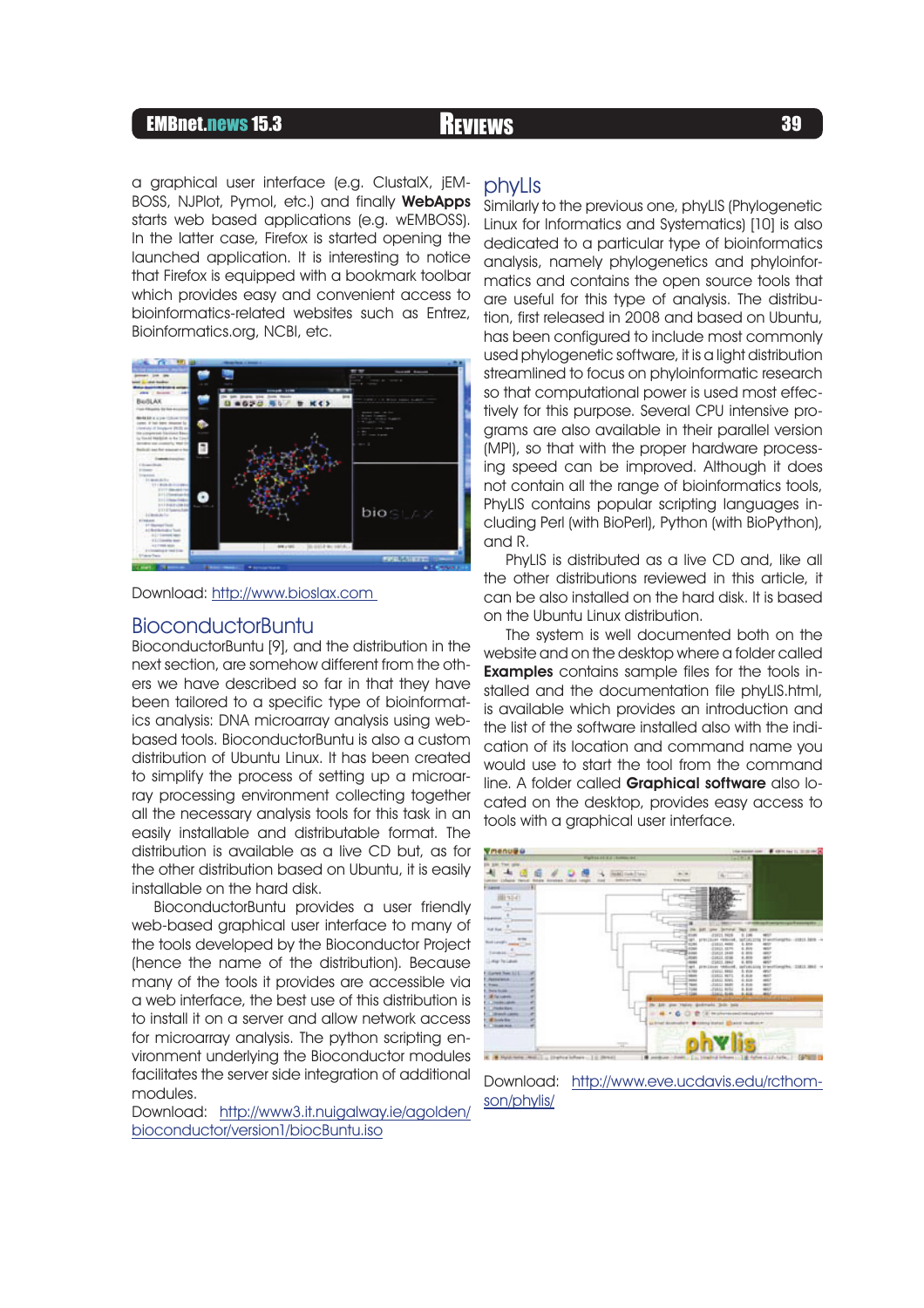# Package repositories

We did not find new package repositories, on the contrary some that were available in 2007 are no longer available on the internet. Those which are still available were updated, others have restricted their access to registered users. The status of the tools version is collectively shown for all distributions in table 1.

#### Debian Med

Debian Med has been updated to be included in the latest release of the Debian operating system (Lenny). Although this project is mainly dedicated to medical informatics and medical imaging, the set of bioinformatics tools included in the set of packages is increasing. In the last version, EMBOSS has been included together with one of its web interfaces, EMBOSS Explorer, which allows you to use EMBOSS either locally or on the network. All the major free programs for multiple sequence alignment and structural bioinformatics have also been included. All the programs for sequence analysis and bioinformatics are collected in the med-bio package.

Download: http://www.debian.org/devel/debianmed/index.html

### Distributions that were not updated

Of the distributions we reviewed in 2007, some were not updated but are still available in the same version on their websites (this is the case for BioKnoppix, BioBrew, Vlinux, VigyaanCD, Quantian, and Goebix), others are not available any longer and in some cases the original websites are also not available (this is the case for AR.EMBNET, DebianBioinformatics, BioLand, APBioKnoppix2 and BioLinux-BR).

## **Conclusions**

After two years we have had again a close look at what the open source world makes available to scientists and students who need a bioinformatics workbench for their analysis. We have noted that, like we anticipated two years ago, updating the base distribution and the bioinformatics tools can be an issue. An aspect which is important if selecting a distribution of choice is the documentation and the availability of a "getting started" introduction. Also important is a

|                              | <b>Blast</b>   | Bioperl     | ClustalX/<br><b>CLustalW</b> | <b>EMBOSS</b> | Glimmer HMMER |             | Phylip           | Primer3     | T-Coffee     | <b>Gromacs</b> |
|------------------------------|----------------|-------------|------------------------------|---------------|---------------|-------------|------------------|-------------|--------------|----------------|
| <b>Bio-Linux</b>             | $2.2.19 - 1$   | 1.4         | $1.83 - 3$                   | $6.0.1 - 6$   | $2.13 - 4$    | $2.3.2 - 5$ | $3.68 - 3$       | $1.1.4 - 0$ | $6,30-1$     |                |
| <b>DNAlinux</b>              | 2.2.20         | 1.5.2       | 1.83                         | 5.0.0         | 2.13          | $2.3.2 - 3$ | $3.67 - 1$       | $1.1.1 - 1$ | $5.31 - 1$   | $3.3.3 - 2$    |
| <b>Vlinux</b>                |                |             | 1.83                         | 2.9.0         | 2.0           | 2.1.1       | 3.6 <sub>b</sub> | 0.9         | 1.37         | 3.2.1          |
| <b>Bioknoppix</b>            |                | 1.2.1       | 1.82                         | 2.8.0         |               |             | 3.5/3c           |             |              |                |
| <b>APBioknoppix2</b>         |                | 1.4         | 1.83                         | 3.0.0         |               | 2.3.2       |                  |             | 3.27         |                |
| Vigyaan                      |                | 1.4         | 1.83                         | 2,10.0        | 2.13          |             |                  |             |              | 3.2.1          |
| Quantian                     | 2.2.12         | 1.4         | 1.83 (+Clus-<br>talW-MPI)    |               |               | 2.1.4       | 3.61             |             | 2.50         | $3.3 - 2$      |
| <b>GöBIX</b>                 |                |             | 1.83                         | 4.0.0         |               |             |                  |             | 4.9.3        |                |
| <b>Biorpms</b>               | $[ncbi-6.1]$   | 1.4         | 1.83                         | 3.0.0         |               | 2.3.2       | $3.6a3-5$        | 1.0.0       | 2.03         |                |
| <b>Biolinux</b> <sup>3</sup> | 2.2.8          | 1.4         | 1.83                         | 2.9.0         |               |             | 3.61             | 0.9         |              |                |
| $Rocks + Bio$<br>roll        | (ncbi<br>6.1.4 | 1.5.1       | 2.0.11                       | 6.0.1         | 3.02          | 2.3.2       | 3.66             | 1.0.0       | $7 - 81$     | 4.0.4          |
| <b>BioSLAX</b>               | 2.2.17         |             | 1.83                         | 3.0.0         |               | 2.3.2       | N/A              | N/A         | 3.9.3        |                |
| <b>AR.EMBNET</b>             | 2.2.9          |             | 1.83                         | 2.10.0        |               |             |                  |             |              |                |
| <b>BioPuppy</b>              |                | 1.4         | $1.83 - 1$                   |               | $2.13 - 1$    | $2.3.2 - 5$ | 3.67             | 1.0.0       | 2.0.3        |                |
| PhyLIS                       | 2.2.17         | 1.5.2       | 1.83                         | $5.0.0 - 2$   | $2.13 - 1$    | $2.3.2 - 3$ | 3.67             | 1.1.1       | $5.31 - 1$   |                |
| <b>DebianMed</b>             | 2.2.21         |             | 2.0.10                       | 6.1.0         | 3.0.2         | 2.3.2       | 3.68             | 1.1.4       | 5.7.2        | 4.0.5          |
| Package                      | 2.2.21         | 1.6.0       | 2.0.11                       | 6.1.0         | 3.0.2         | 2.3.2       | 3.68             | 1.1.4       | 8.06         | 4.0.5          |
| Current<br>Version*          | July<br>2009   | Jan<br>2009 | Apr<br>2009                  | July<br>2009  | May<br>2006   |             | Aug<br>2008      | Apr<br>2008 | July<br>2009 | May<br>2009    |

Table 1.

Black: current and updated

Blue: not updated

Red: no longer available for download

<sup>3</sup> http://www.biolinux.org/wiki/index.php/Main Page available only to registered users